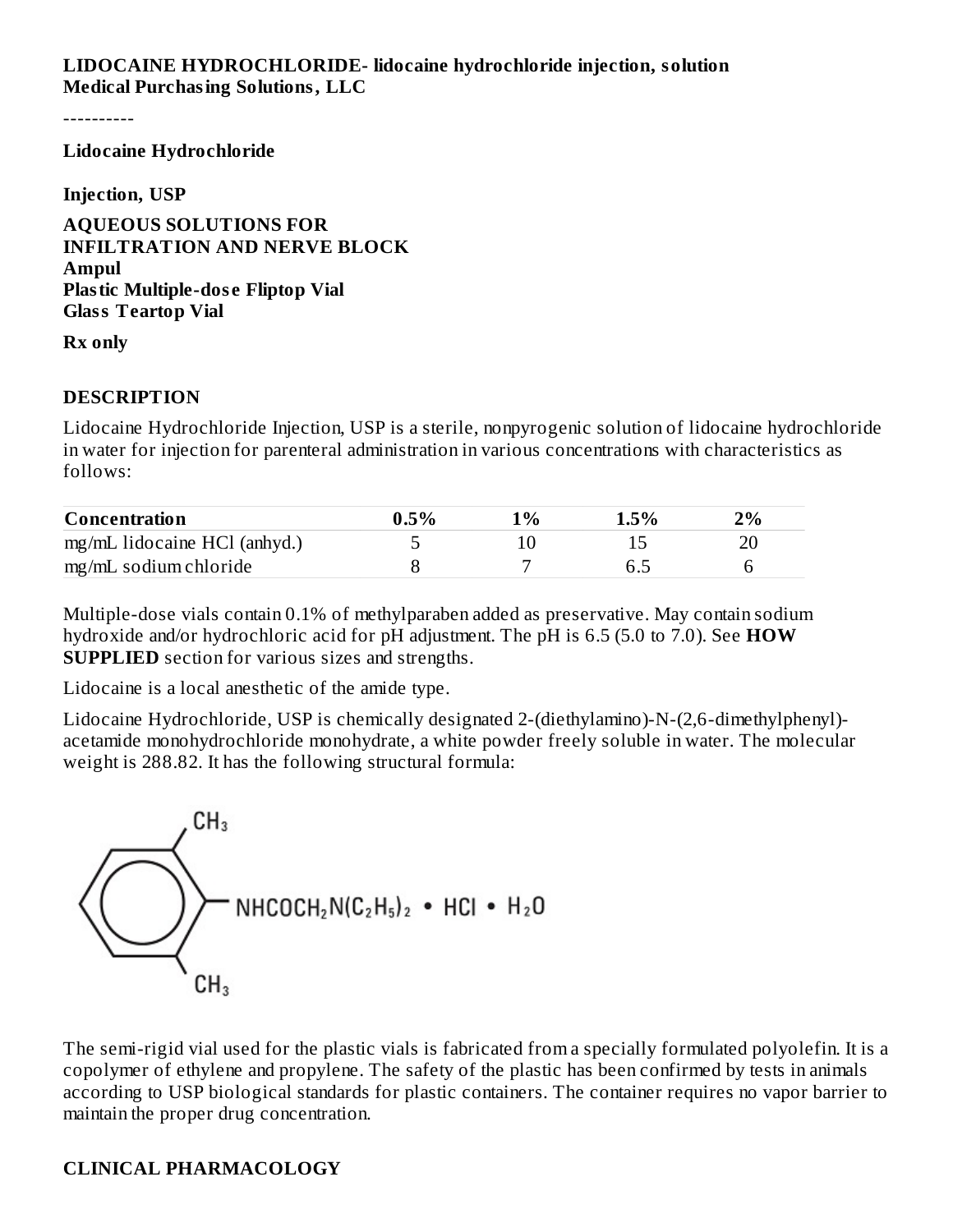#### **Mechanism of Action**

Lidocaine HCl stabilizes the neuronal membrane by inhibiting the ionic fluxes required for the initiation and conduction of impulses thereby effecting local anesthetic action.

### **Hemodynamics**

Excessive blood levels may cause changes in cardiac output, total peripheral resistance, and mean arterial pressure. With central neural blockade these changes may be attributable to block of autonomic fibers, a direct depressant effect of the local anesthetic agent on various components of the cardiovascular system, and/or the beta-adrenergic receptor stimulating action of epinephrine when present. The net effect is normally a modest hypotension when the recommended dosages are not exceeded.

### **Pharmacokinetics and Metabolism**

Information derived from diverse formulations, concentrations and usages reveals that lidocaine HCl is completely absorbed following parenteral administration, its rate of absorption depending, for example, upon various factors such as the site of administration and the presence or absence of a vasoconstrictor agent. Except for intravascular administration, the highest blood levels are obtained following intercostal nerve block and the lowest after subcutaneous administration.

The plasma binding of lidocaine HCl is dependent on drug concentration, and the fraction bound decreases with increasing concentration. At concentrations of 1 to 4 mcg of free base per mL 60 to 80 percent of lidocaine HCl is protein bound. Binding is also dependent on the plasma concentration of the alpha-1-acid glycoprotein.

Lidocaine HCl crosses the blood-brain and placental barriers, presumably by passive diffusion.

Lidocaine HCl is metabolized rapidly by the liver, and metabolites and unchanged drug are excreted by the kidneys. Biotransformation includes oxidative N-dealkylation, ring hydroxylation, cleavage of the amide linkage, and conjugation. N-dealkylation, a major pathway of biotransformation, yields the metabolites monoethylglycinexylidide and glycinexylidide. The pharmacological/toxicological actions of these metabolites are similar to, but less potent than, those of lidocaine HCl. Approximately 90% of lidocaine HCl administered is excreted in the form of various metabolites, and less than 10% is excreted unchanged. The primary metabolite in urine is a conjugate of 4-hydroxy-2,6-dimethylaniline.

The elimination half-life of lidocaine HCl following an intravenous bolus injection is typically 1.5 to 2 hours. Because of the rapid rate at which lidocaine HCl is metabolized, any condition that affects liver function may alter lidocaine HCl kinetics. The half-life may be prolonged two-fold or more in patients with liver dysfunction. Renal dysfunction does not affect lidocaine HCl kinetics but may increase the accumulation of metabolites.

Factors such as acidosis and the use of CNS stimulants and depressants affect the CNS levels of lidocaine HCl required to produce overt systemic effects. Objective adverse manifestations become increasingly apparent with increasing venous plasma levels above 6 mcg free base per mL. In the rhesus monkey arterial blood levels of 18 to 21 mcg/mL have been shown to be threshold for convulsive activity.

# **INDICATIONS AND USAGE**

Lidocaine Hydrochloride Injection, USP is indicated for production of local or regional anesthesia by infiltration techniques such as percutaneous injection and intravenous regional anesthesia by peripheral nerve block techniques such as brachial plexus and intercostal and by central neural techniques such as lumbar and caudal epidural blocks, when the accepted procedures for these techniques as described in standard textbooks are observed.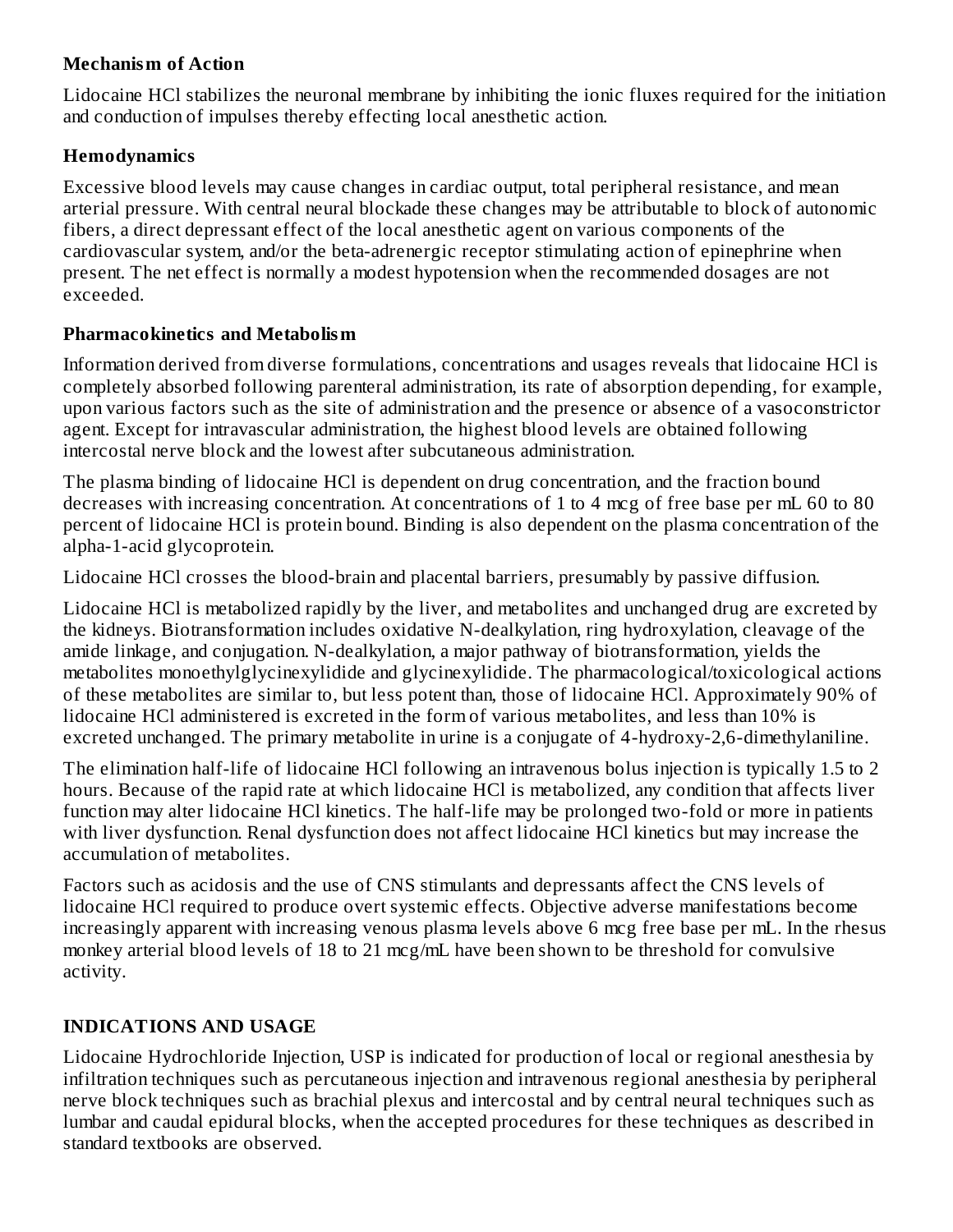#### **CONTRAINDICATIONS**

Lidocaine HCl is contraindicated in patients with a known history of hypersensitivity to local anesthetics of the amide type.

#### **WARNINGS**

LIDOCAINE HYDROCHLORIDE INJECTION, FOR INFILTRATION AND NERVE BLOCK, SHOULD BE EMPLOYED ONLY BY CLINICIANS WHO ARE WELL VERSED IN DIAGNOSIS AND MANAGEMENT OF DOSE-RELATED TOXICITY AND OTHER ACUTE EMERGENCIES THAT MIGHT ARISE FROM THE BLOCK TO BE EMPLOYED AND THEN ONLY AFTER ENSURING THE **IMMEDIATE** AVAILABILITY OF OXYGEN, OTHER RESUSCITATIVE DRUGS, CARDIOPULMONARY EQUIPMENT AND THE PERSONNEL NEEDED FOR PROPER MANAGEMENT OF TOXIC REACTIONS AND RELATED EMERGENCIES (see also **ADVERSE REACTIONS** and **PRECAUTIONS**). DELAY IN PROPER MANAGEMENT OF DOSE-RELATED TOXICITY, UNDERVENTILATION FROM ANY CAUSE AND/OR ALTERED SENSITIVITY MAY LEAD TO THE DEVELOPMENT OF ACIDOSIS, CARDIAC ARREST AND, POSSIBLY, DEATH.

#### **Methemoglobinemia**

Cases of methemoglobinemia have been reported in association with local anesthetic use. Although all patients are at risk for methemoglobinemia, patients with glucose-6-phosphate dehydrogenase deficiency, congenital or idiopathic methemoglobinemia, cardiac or pulmonary compromise, infants under 6 months of age, and concurrent exposure to oxidizing agents or their metabolites are more susceptible to developing clinical manifestations of the condition. If local anesthetics must be used in these patients, close monitoring for symptoms and signs of methemoglobinemia is recommended.

Signs of methemoglobinemia may occur immediately or may be delayed some hours after exposure, and are characterized by a cyanotic skin discoloration and/or abnormal coloration of the blood. Methemoglobin levels may continue to rise; therefore, immediate treatment is required to avert more serious central nervous system and cardiovascular adverse effects, including seizures, coma, arrhythmias, and death.

Discontinue lidocaine hydrochloride and any other oxidizing agents. Depending on the severity of the signs and symptoms, patients may respond to supportive care, i.e., oxygen therapy, hydration. A more severe clinical presentation may require treatment with methylene blue, exchange transfusion, or hyperbaric oxygen.

Intra-articular infusions of local anesthetics following arthroscopic and other surgical procedures is an unapproved use, and there have been post-marketing reports of chondrolysis in patients receiving such infusions. The majority of reported cases of chondrolysis have involved the shoulder joint; cases of gleno-humeral chondrolysis have been described in pediatric and adult patients following intra-articular infusions of local anesthetics with and without epinephrine for periods of 48 to 72 hours. There is insufficient information to determine whether shorter infusion periods are not associated with these findings. The time of onset of symptoms, such as joint pain, stiffness and loss of motion can be variable, but may begin as early as the 2nd month after surgery. Currently, there is no effective treatment for chondrolysis; patients who experienced chondrolysis have required additional diagnostic and therapeutic procedures and some required arthroplasty or shoulder replacement.

To avoid intravascular injection, aspiration should be performed before the local anesthetic solution is injected. The needle must be repositioned until no return of blood can be elicited by aspiration. Note, however, that the absence of blood in the syringe does not guarantee that intravascular injection has been avoided.

Local anesthetic solutions containing antimicrobial preservatives (e.g., methylparaben) should not be used for epidural or spinal anesthesia because the safety of these agents has not been established with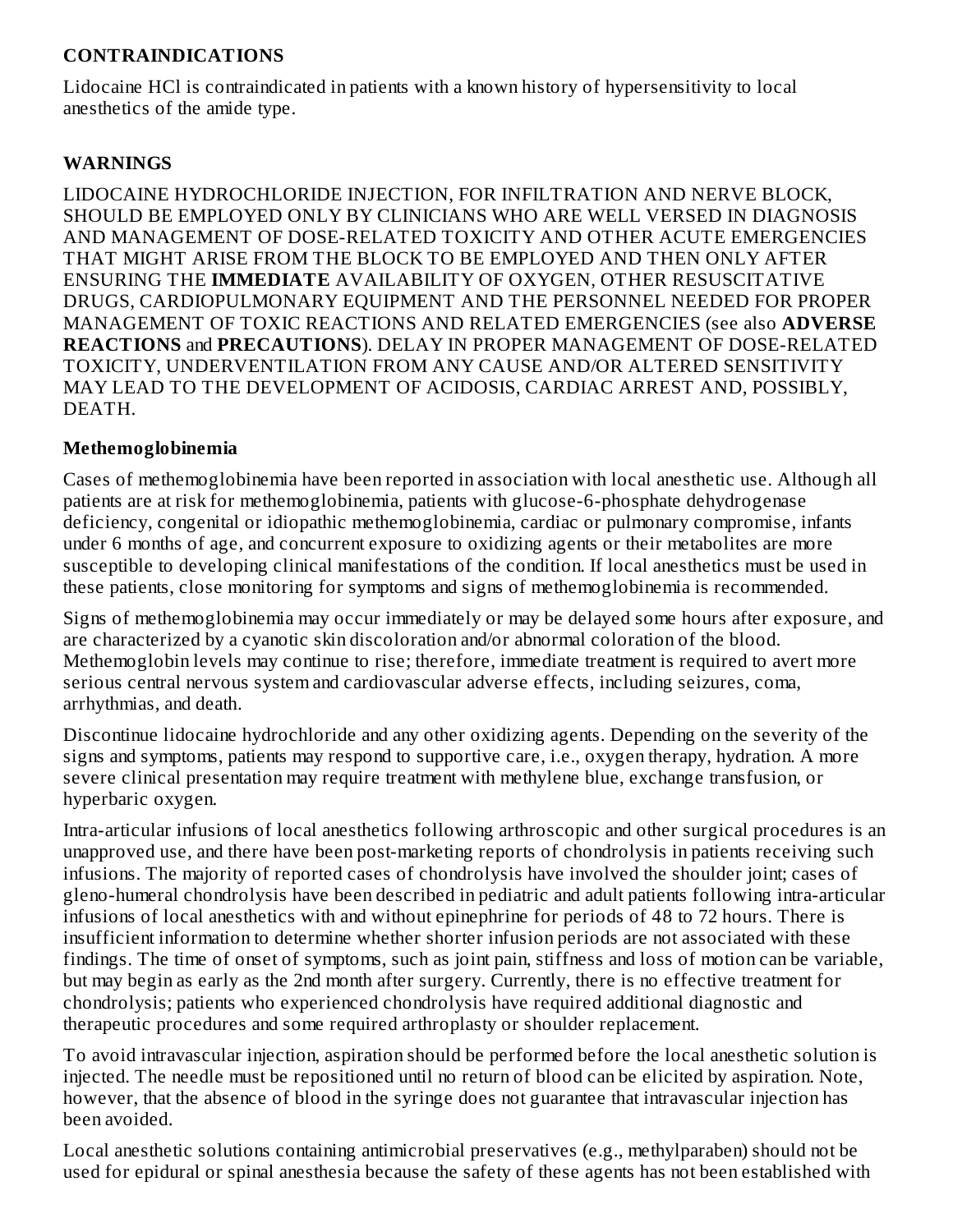regard to intrathecal injection, either intentional or accidental.

Anaphylactic reactions may occur following administration of lidocaine hydrochloride (see **ADVERSE REACTIONS**).

In the case of severe reaction, discontinue the use of the drug.

### **PRECAUTIONS**

#### **General**

The safety and effectiveness of lidocaine HCl depend on proper dosage, correct technique, adequate precautions, and readiness for emergencies. Standard textbooks should be consulted for specific techniques and precautions for various regional anesthetic procedures.

Resuscitative equipment, oxygen, and other resuscitative drugs should be available for immediate use (see **WARNINGS** and **ADVERSE REACTIONS**). The lowest dosage that results in effective anesthesia should be used to avoid high plasma levels and serious adverse effects. Syringe aspirations should also be performed before and during each supplemental injection when using indwelling catheter techniques. During the administration of epidural anesthesia, it is recommended that a test dose be administered initially and that the patient be monitored for central nervous system toxicity and cardiovascular toxicity, as well as for signs of unintended intrathecal administration, before proceeding. When clinical conditions permit, consideration should be given to employing local anesthetic solutions that contain epinephrine for the test dose because circulatory changes compatible with epinephrine may also serve as a warning sign of unintended intravascular injection. An intravascular injection is still possible even if aspirations for blood are negative. Repeated doses of lidocaine HCl may cause significant increases in blood levels with each repeated dose because of slow accumulation of the drug or its metabolites. Tolerance to elevated blood levels varies with the status of the patient. Debilitated, elderly patients, acutely ill patients, and children should be given reduced doses commensurate with their age and physical condition. Lidocaine HCl should also be used with caution in patients with severe shock or heart block. Lumbar and caudal epidural anesthesia should be used with extreme caution in persons with the following conditions: existing neurological disease, spinal deformities, septicemia, and severe hypertension.

Local anesthetic solutions containing a vasoconstrictor should be used cautiously and in carefully circumscribed quantities in areas of the body supplied by end arteries or having otherwise compromised blood supply. Patients with peripheral vascular disease and those with hypertensive vascular disease may exhibit exaggerated vasoconstrictor response. Ischemic injury or necrosis may result. Preparations containing a vasoconstrictor should be used with caution in patients during or following the administration of potent general anesthetic agents, since cardiac arrhythmias may occur under such conditions.

Careful and constant monitoring of cardiovascular and respiratory (adequacy of ventilation) vital signs and the patient's state of consciousness should be accomplished after each local anesthetic injection. It should be kept in mind at such times that restlessness, anxiety, tinnitus, dizziness, blurred vision, tremors, depression or drowsiness may be early warning signs of central nervous system toxicity.

Since amide-type local anesthetics are metabolized by the liver, lidocaine should be used with caution in patients with hepatic disease. Patients with severe hepatic disease, because of their inability to metabolize local anesthetics normally, are at greater risk of developing toxic plasma concentrations. Lidocaine should also be used with caution in patients with impaired cardiovascular function since they may be less able to compensate for functional changes associated with the prolongation of A-V conduction produced by these drugs. Many drugs used during the conduct of anesthesia are considered potential triggering agents for familial malignant hyperthermia. Since it is not known whether amide-type local anesthetics may trigger this reaction and since the need for supplemental general anesthesia cannot be predicted in advance, it is suggested that a standard protocol for the management of malignant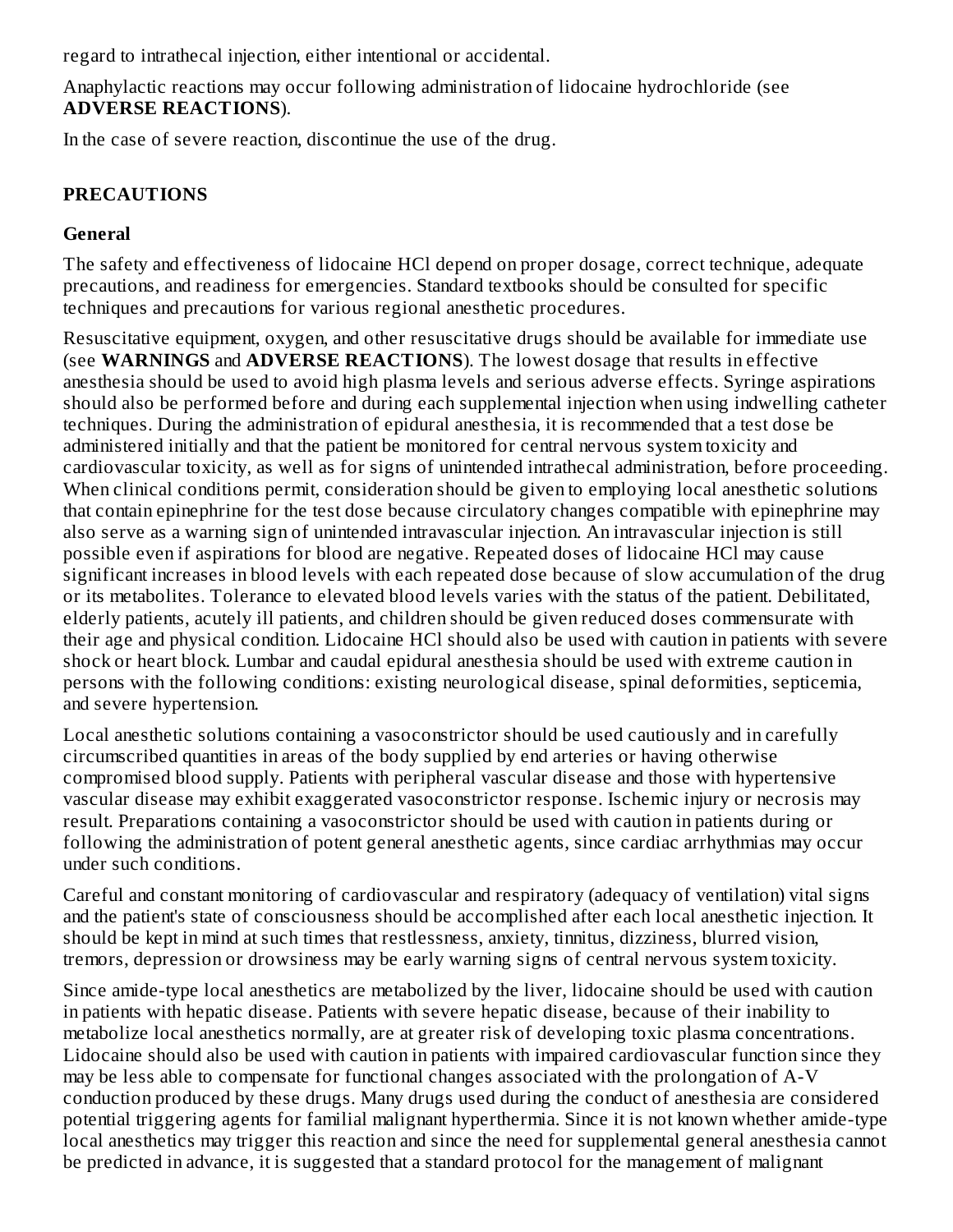hyperthermia should be available. Early unexplained signs of tachycardia, tachypnea, labile blood pressure and metabolic acidosis may precede temperature elevation. Successful outcome is dependent on early diagnosis, prompt discontinuance of the suspect triggering agent(s) and institution of treatment, including oxygen therapy, indicated supportive measures and dantrolene (consult dantrolene sodium intravenous package insert before using).

Proper tourniquet technique, as described in publications and standard textbooks, is essential in the performance of intravenous regional anesthesia. Solutions containing epinephrine or other vasoconstrictors should not be used for this technique.

Lidocaine HCl should be used with caution in persons with known drug sensitivities. Patients allergic to para-aminobenzoic acid derivatives (procaine, tetracaine, benzocaine, etc.) have not shown crosssensitivity to lidocaine HCl.

### **Us e in the Head and Neck Area**

Small doses of local anesthetics injected into the head and neck area, including retrobulbar, dental and stellate ganglion blocks, may produce adverse reactions similar to systemic toxicity seen with unintentional intravascular injections of larger doses. Confusion, convulsions, respiratory depression and/or respiratory arrest, and cardiovascular stimulation or depression have been reported. These reactions may be due to intra-arterial injections of the local anesthetic with retrograde flow to the cerebral circulation. Patients receiving these blocks should have their circulation and respiration monitored and be constantly observed. Resuscitative equipment and personnel for treating adverse reactions should be immediately available. Dosage recommendations should not be exceeded (see **DOSAGE AND ADMINISTRATION**).

### **Information for Patients**

When appropriate, patients should be informed in advance that they may experience temporary loss of sensation and motor activity, usually in the lower half of the body, following proper administration of epidural anesthesia.

Inform patients that use of local anesthetics may cause methemoglobinemia, a serious condition that must be treated promptly. Advise patients or caregivers to seek immediate medical attention if they or someone in their care experience the following signs or symptoms: pale, gray, or blue colored skin (cyanosis); headache; rapid heart rate; shortness of breath; lightheadedness; or fatigue.

### **Clinically Significant Drug Interactions**

The administration of local anesthetic solutions containing epinephrine or norepinephrine to patients receiving monoamine oxidase inhibitors or tricyclic anti-depressants may produce severe, prolonged hypertension.

Phenothiazines and butyrophenones may reduce or reverse the pressor effect of epinephrine.

Concurrent use of these agents should generally be avoided. In situations when concurrent therapy is necessary, careful patient monitoring is essential.

Concurrent administration of vasopressor drugs (for the treatment of hypotension related to obstetric blocks) and ergot-type oxytocic drugs may cause severe, persistent hypertension or cerebrovascular accidents.

# **Drug/Laboratory Test Interactions**

The intramuscular injection of lidocaine HCl may result in an increase in creatine phosphokinase levels. Thus, the use of this enzyme determination, without isoenzyme separation, as a diagnostic test for the presence of acute myocardial infarction may be compromised by the intramuscular injection of lidocaine HCl.

Patients who are administered local anesthetics are at increased risk of developing methemoglobinemia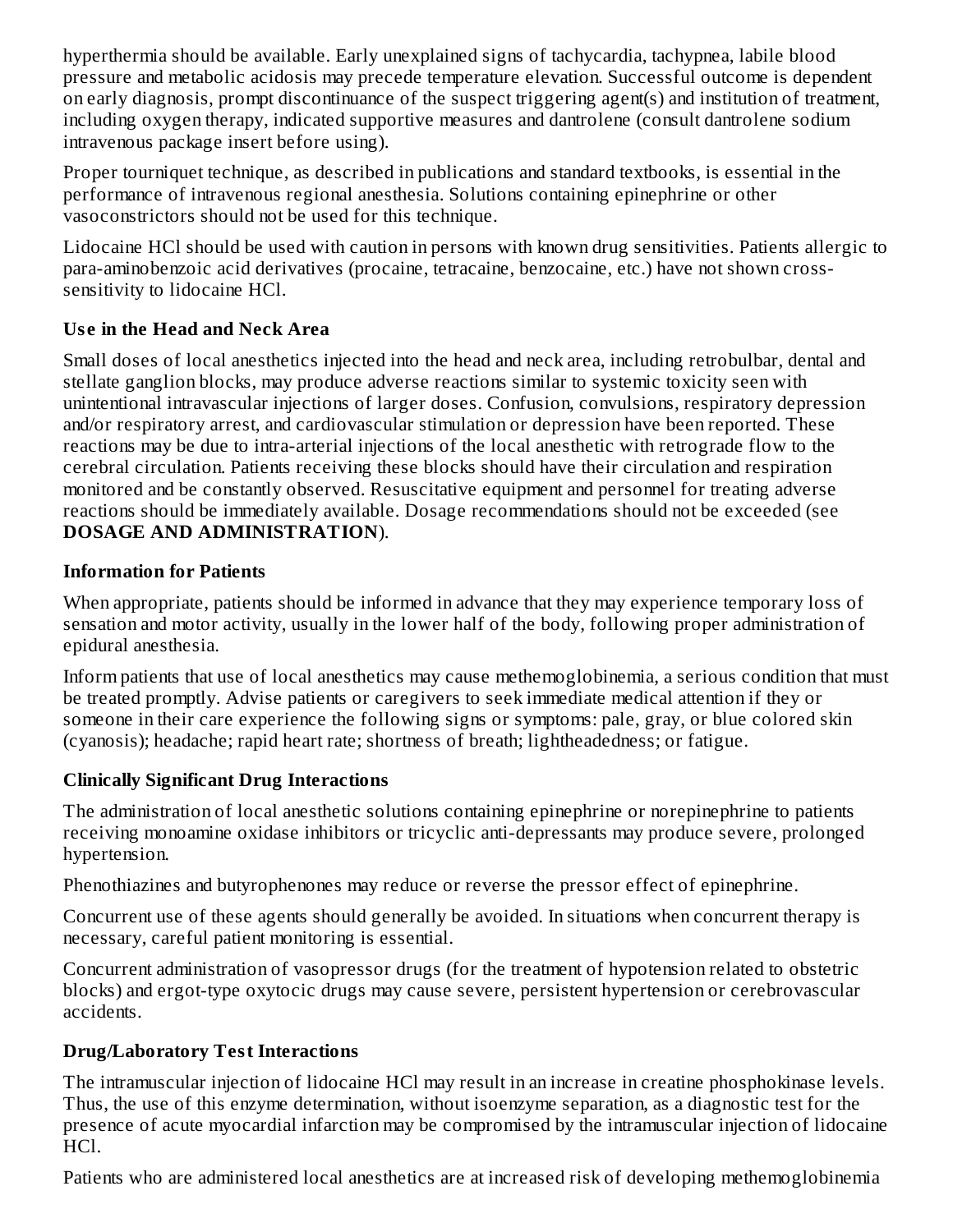when concurrently exposed to the following drugs, which could include other local anesthetics:

| $Cl$ ass                 | <b>Examples</b>                                                                                              |
|--------------------------|--------------------------------------------------------------------------------------------------------------|
| Nitrates/Nitrites        | nitric oxide, nitroglycerin, nitroprusside, nitrous oxide                                                    |
| Local anesthetics        | articaine, benzocaine, bupivacaine, lidocaine, mepivacaine,<br>prilocaine, procaine, ropivacaine, tetracaine |
| Antineoplastic<br>agents | cyclophosphamide, flutamide, hydroxyurea, ifosfamide,<br>rasburicase                                         |
| <b>Antibiotics</b>       | dapsone, nitrofurantoin, para-aminosalicylic acid,<br>sulfonamides                                           |
| Antimalarials            | chloroquine, primaquine                                                                                      |
| Anticonvulsants          | phenobarbital, phenytoin, sodium valproate                                                                   |
| Other drugs              | acetaminophen, metoclopramide, quinine, sulfasalazine                                                        |

**Examples of Drugs Associated with Methemoglobinemia:**

#### **Carcinogenesis, Mutagenesis, Impairment of Fertility**

Studies of lidocaine HCl in animals to evaluate the carcinogenic and mutagenic potential or the effect on fertility have not been conducted.

#### **Pregnancy**

#### Teratogenic Effects

Reproduction studies have been performed in rats at doses up to 6.6 times the human dose and have revealed no evidence of harm to the fetus caused by lidocaine HCl. There are, however, no adequate and well-controlled studies in pregnant women. Animal reproduction studies are not always predictive of human response. General consideration should be given to this fact before administering lidocaine HCl to women of childbearing potential, especially during early pregnancy when maximum organogenesis takes place.

### **Labor and Delivery**

Local anesthetics rapidly cross the placenta and when used for epidural, paracervical, pudendal or caudal block anesthesia, can cause varying degrees of maternal, fetal and neonatal toxicity (see **CLINICAL PHARMACOLOGY, Pharmacokinetics and Metabolism**). The potential for toxicity depends upon the procedure performed, the type and amount of drug used, and the technique of drug administration. Adverse reactions in the parturient, fetus and neonate involve alterations of the central nervous system, peripheral vascular tone and cardiac function.

Maternal hypotension has resulted from regional anesthesia. Local anesthetics produce vasodilation by blocking sympathetic nerves. Elevating the patient's legs and positioning her on her left side will help prevent decreases in blood pressure. The fetal heart rate also should be monitored continuously, and electronic fetal monitoring is highly advisable.

Epidural, spinal, paracervical, or pudendal anesthesia may alter the forces of parturition through changes in uterine contractility or maternal expulsive efforts. In one study, paracervical block anesthesia was associated with a decrease in the mean duration of first stage labor and facilitation of cervical dilation. However, spinal and epidural anesthesia have also been reported to prolong the second stage of labor by removing the parturient's reflex urge to bear down or by interfering with motor function. The use of obstetrical anesthesia may increase the need for forceps assistance.

The use of some local anesthetic drug products during labor and delivery may be followed by diminished muscle strength and tone for the first day or two of life. The long-term significance of these observations is unknown. Fetal bradycardia may occur in 20 to 30 percent of patients receiving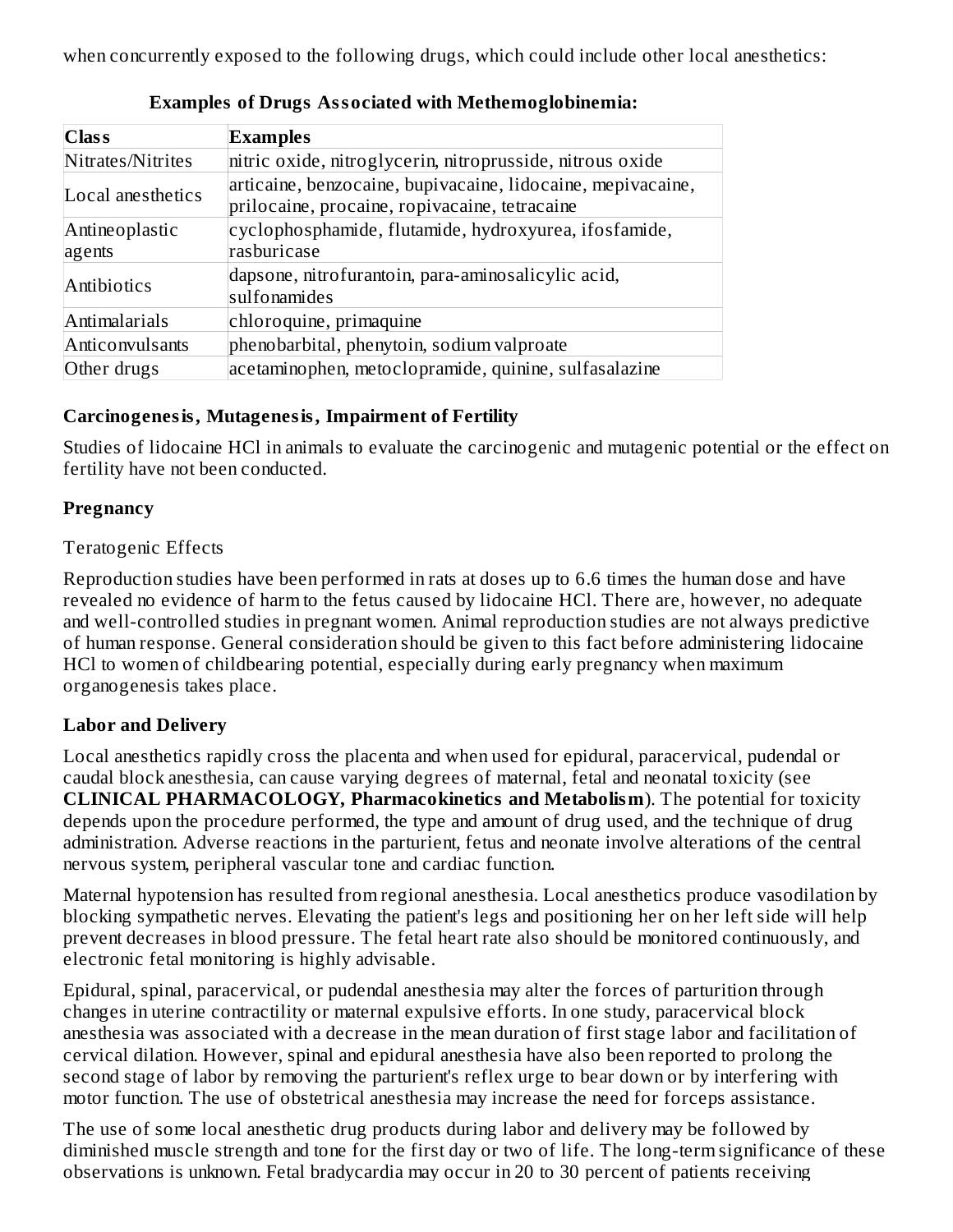paracervical nerve block anesthesia with the amide-type local anesthetics and may be associated with fetal acidosis. Fetal heart rate should always be monitored during paracervical anesthesia. The physician should weigh the possible advantages against risks when considering a paracervical block in prematurity, toxemia of pregnancy, and fetal distress. Careful adherence to recommended dosage is of the utmost importance in obstetrical paracervical block. Failure to achieve adequate analgesia with recommended doses should arouse suspicion of intravascular or fetal intracranial injection. Cases compatible with unintended fetal intracranial injection of local anesthetic solution have been reported following intended paracervical or pudendal block or both. Babies so affected present with unexplained neonatal depression at birth, which correlates with high local anesthetic serum levels, and often manifest seizures within six hours. Prompt use of supportive measures combined with forced urinary excretion of the local anesthetic has been used successfully to manage this complication.

Case reports of maternal convulsions and cardiovascular collapse following use of some local anesthetics for paracervical block in early pregnancy (as anesthesia for elective abortion) suggest that systemic absorption under these circumstances may be rapid. The recommended maximum dose of each drug should not be exceeded. Injection should be made slowly and with frequent aspiration. Allow a 5 minute interval between sides.

#### **Nursing Mothers**

It is not known whether this drug is excreted in human milk. Because many drugs are excreted in human milk, caution should be exercised when lidocaine HCl is administered to a nursing woman.

#### **Pediatric Us e**

Dosages in children should be reduced, commensurate with age, body weight and physical condition (see **DOSAGE AND ADMINISTRATION)** .

### **ADVERSE REACTIONS**

#### **Systemic**

Adverse experiences following the administration of lidocaine HCl are similar in nature to those observed with other amide local anesthetic agents. These adverse experiences are, in general, doserelated and may result from high plasma levels caused by excessive dosage, rapid absorption or inadvertent intravascular injection, or may result from a hypersensitivity, idiosyncrasy or diminished tolerance on the part of the patient. Serious adverse experiences are generally systemic in nature. The following types are those most commonly reported:

### Central Nervous System

CNS manifestations are excitatory and/or depressant and may be characterized by lightheadedness, nervousness, apprehension, euphoria, confusion, dizziness, drowsiness, tinnitus, blurred or double vision, vomiting, sensations of heat, cold or numbness, twitching, tremors, convulsions, unconsciousness, respiratory depression and arrest. The excitatory manifestations may be very brief or may not occur at all, in which case the first manifestation of toxicity may be drowsiness merging into unconsciousness and respiratory arrest.

Drowsiness following the administration of lidocaine HCl is usually an early sign of a high blood level of the drug and may occur as a consequence of rapid absorption.

#### Cardiovascular System

Cardiovascular manifestations are usually depressant and are characterized by bradycardia, hypotension, and cardiovascular collapse, which may lead to cardiac arrest.

Allergic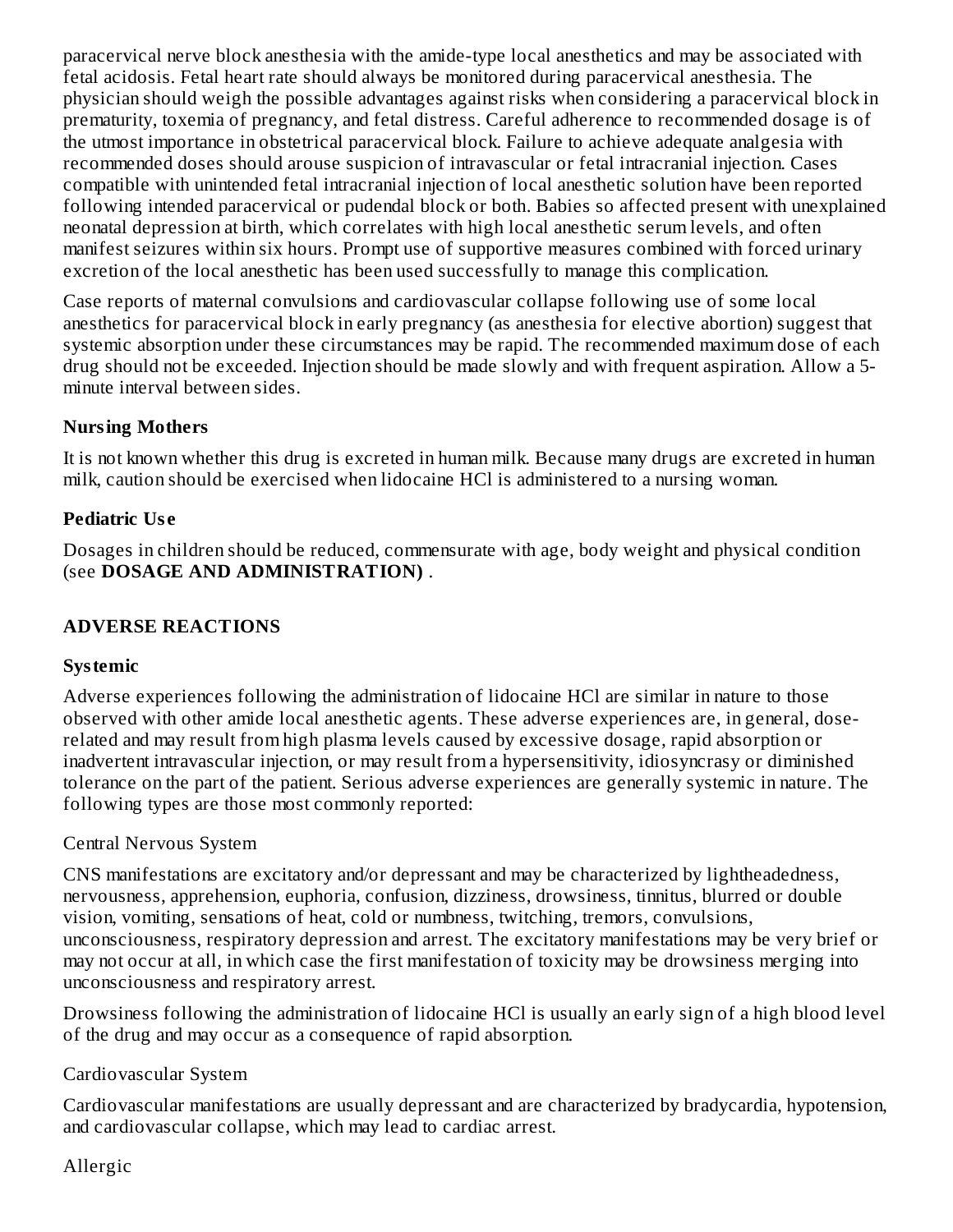Allergic reactions are characterized by cutaneous lesions, urticaria, edema or anaphylactoid reactions. Allergic reactions may occur as a result of sensitivity either to local anesthetic agents or to the methylparaben used as a preservative in the multiple dose vials. Allergic reactions, including anaphylactic reactions, may occur as a result of sensitivity to lidocaine, but are infrequent. If allergic reactions do occur, they should be managed by conventional means. The detection of sensitivity by skin testing is of doubtful value.

There have been no reports of cross sensitivity between lidocaine hydrochloride and procainamide or between lidocaine hydrochloride and quinidine.

### Neurologic

The incidences of adverse reactions associated with the use of local anesthetics may be related to the total dose of local anesthetic administered and are also dependent upon the particular drug used, the route of administration and the physical status of the patient. In a prospective review of 10,440 patients who received lidocaine HCl for spinal anesthesia, the incidences of adverse reactions were reported to be about 3 percent each for positional headaches, hypotension and backache; 2 percent for shivering; and less than 1 percent each for peripheral nerve symptoms, nausea, respiratory inadequacy and double vision. Many of these observations may be related to local anesthetic techniques, with or without a contribution from the local anesthetic.

In the practice of caudal or lumbar epidural block, occasional unintentional penetration of the subarachnoid space by the catheter may occur. Subsequent adverse effects may depend partially on the amount of drug administered subdurally. These may include spinal block of varying magnitude (including total spinal block), hypotension secondary to spinal block, loss of bladder and bowel control, and loss of perineal sensation and sexual function. Persistent motor, sensory and/or autonomic (sphincter control) deficit of some lower spinal segments with slow recovery (several months) or incomplete recovery have been reported in rare instances when caudal or lumbar epidural block has been attempted. Backache and headache have also been noted following use of these anesthetic procedures.

There have been reported cases of permanent injury to extraocular muscles requiring surgical repair following retrobulbar administration.

Hematologic

Methemoglobinemia.

# **OVERDOSAGE**

Acute emergencies from local anesthetics are generally related to high plasma levels encountered during therapeutic use of local anesthetics or to unintended subarachnoid injection of local anesthetic solution (see **ADVERSE REACTIONS**, **WARNINGS,** and **PRECAUTIONS**).

#### **Management of Local Anesthetic Emergencies**

The first consideration is prevention, best accomplished by careful and constant monitoring of cardiovascular and respiratory vital signs and the patient's state of consciousness after each local anesthetic injection. At the first sign of change, oxygen should be administered.

The first step in the management of convulsions, as well as underventilation or apnea due to unintended subarachnoid injection of drug solution, consists of immediate attention to the maintenance of a patent airway and assisted or controlled ventilation with oxygen and a delivery system capable of permitting immediate positive airway pressure by mask. Immediately after the institution of these ventilatory measures, the adequacy of the circulation should be evaluated, keeping in mind that drugs used to treat convulsions sometimes depress the circulation when administered intravenously. Should convulsions persist despite adequate respiratory support, and if the status of the circulation permits, small increments of an ultra-short acting barbiturate (such as thiopental or thiamylal) or a benzodiazepine (such as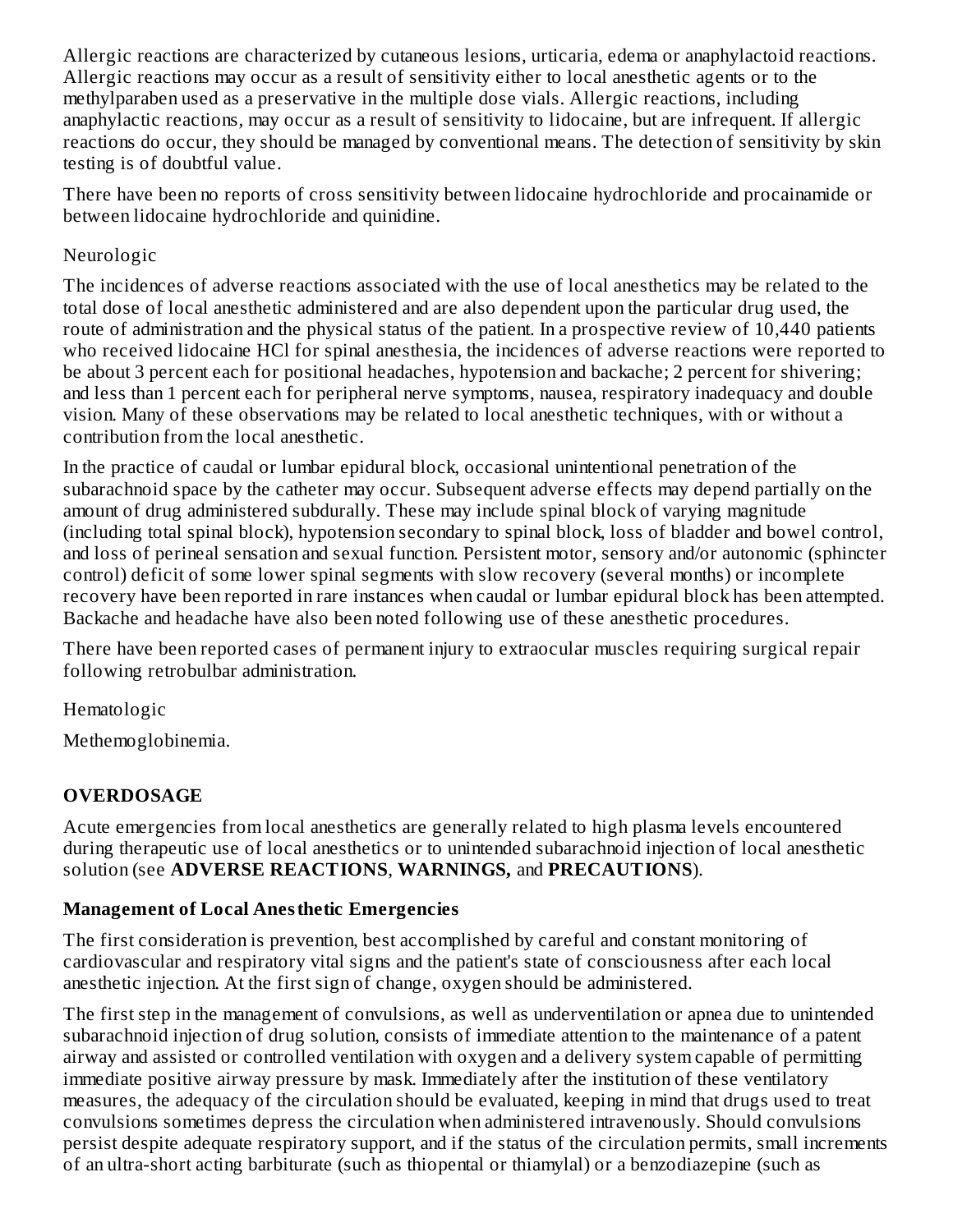diazepam) may be administered intravenously. The clinician should be familiar, prior to the use of local anesthetics, with these anticonvulsant drugs. Supportive treatment of circulatory depression may require administration of intravenous fluids and, when appropriate, a vasopressor as directed by the clinical situation (e.g., ephedrine).

If not treated immediately, both convulsions and cardiovascular depression can result in hypoxia, acidosis, bradycardia, arrhythmias and cardiac arrest. Underventilation or apnea due to unintentional subarachnoid injection of local anesthetic solution may produce these same signs and also lead to cardiac arrest if ventilatory support is not instituted. If cardiac arrest should occur, standard cardiopulmonary resuscitative measures should be instituted.

Endotracheal intubation, employing drugs and techniques familiar to the clinician, may be indicated, after initial administration of oxygen by mask, if difficulty is encountered in the maintenance of a patent airway or if prolonged ventilatory support (assisted or controlled) is indicated.

Dialysis is of negligible value in the treatment of acute overdosage with lidocaine HCl.

The oral LD  $_{50}$  of lidocaine HCl in non-fasted female rats is 459 (346 to 773) mg/kg (as the salt) and 214 (159 to 324) mg/kg (as the salt) in fasted female rats.

# **DOSAGE AND ADMINISTRATION**

Table 1 (Recommended Dosages) summarizes the recommended volumes and concentrations of Lidocaine Hydrochloride Injection, USP for various types of anesthetic procedures. The dosages suggested in this table are for normal healthy adults and refer to the use of epinephrine-free solutions. When larger volumes are required, only solutions containing epinephrine should be used except in those cases where vasopressor drugs may be contraindicated.

There have been adverse event reports of chondrolysis in patients receiving intra-articular infusions of local anesthetics following arthroscopic and other surgical procedures. Lidocaine is not approved for this use (see **WARNINGS** and **DOSAGE AND ADMINISTRATION**).

These recommended doses serve only as a guide to the amount of anesthetic required for most routine procedures. The actual volumes and concentrations to be used depend on a number of factors such as type and extent of surgical procedure, depth of anesthesia and degree of muscular relaxation required, duration of anesthesia required, and the physical condition of the patient. In all cases the lowest concentration and smallest dose that will produce the desired result should be given. Dosages should be reduced for children and for the elderly and debilitated patients and patients with cardiac and/or liver disease.

The onset of anesthesia, the duration of anesthesia and the degree of muscular relaxation are proportional to the volume and concentration (i.e., total dose) of local anesthetic used. Thus, an increase in volume and concentration of Lidocaine Hydrochloride Injection will decrease the onset of anesthesia, prolong the duration of anesthesia, provide a greater degree of muscular relaxation and increase the segmental spread of anesthesia. However, increasing the volume and concentration of Lidocaine Hydrochloride Injection may result in a more profound fall in blood pressure when used in epidural anesthesia. Although the incidence of side effects with lidocaine HCl is quite low, caution should be exercised when employing large volumes and concentrations, since the incidence of side effects is directly proportional to the total dose of local anesthetic agent injected.

For intravenous regional anesthesia, only the 50 mL single-dose vial containing 0.5% Lidocaine Hydrochloride Injection, USP should be used.

# **Epidural Anesthesia**

For epidural anesthesia, only the following available specific products of Lidocaine Hydrochloride Injection by Hospira are recommended: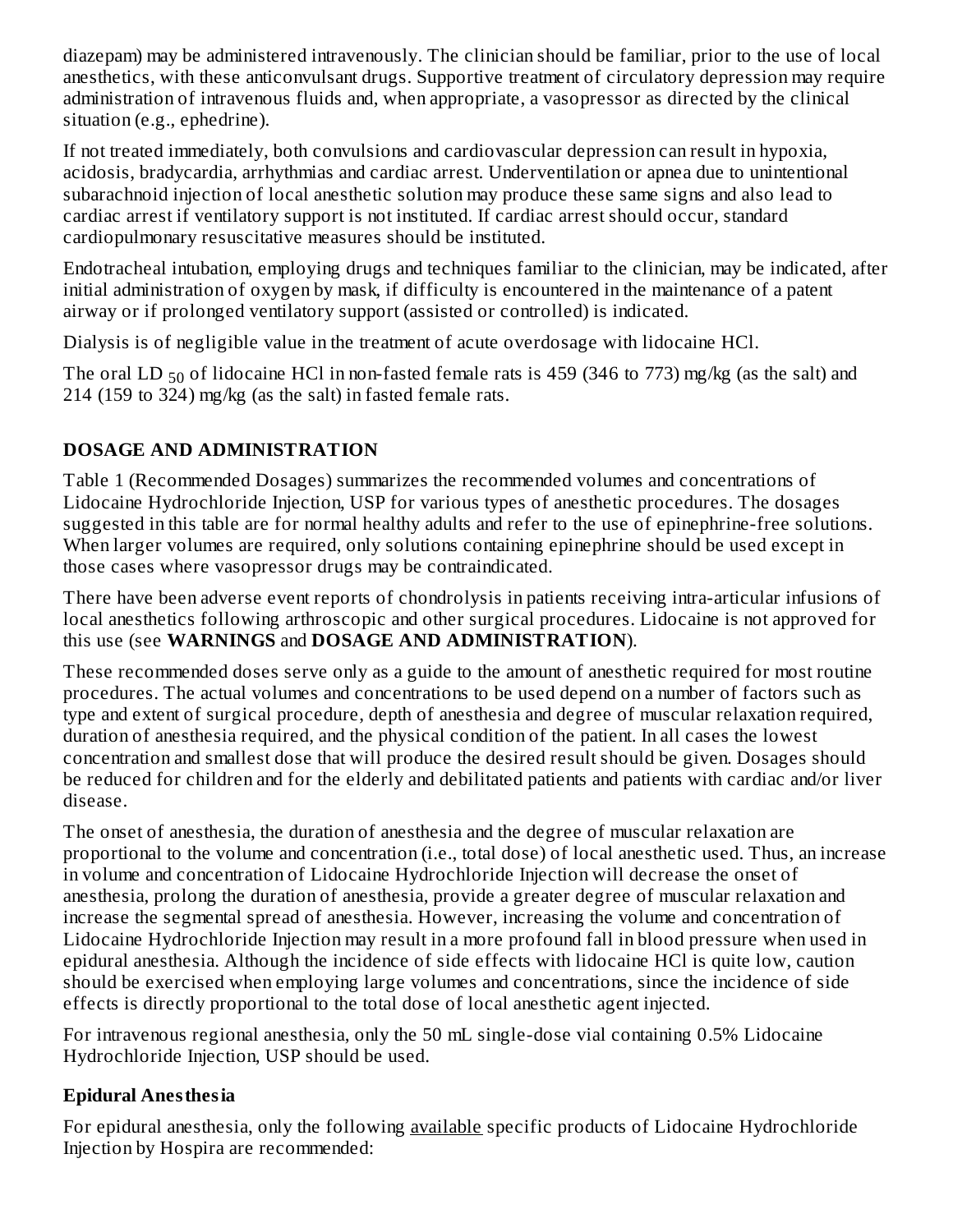| 1%   | 30 mL single-dose teartop vials |
|------|---------------------------------|
| 1.5% | 20 mL single-dose ampuls        |
| 2%   | 10 mL single-dose ampuls        |

Although these solutions are intended specifically for epidural anesthesia, they may also be used for infiltration and peripheral nerve block, provided they are employed as single dose units. These solutions contain no bacteriostatic agent.

In epidural anesthesia, the dosage varies with the number of dermatomes to be anesthetized (generally 2 to 3 mL of the indicated concentration per dermatome).

### Caudal and Lumbar Epidural Block

As a precaution against the adverse experience sometimes observed following unintentional penetration of the subarachnoid space, a test dose such as 2 to 3 mL of 1.5% lidocaine HCl should be administered at least 5 minutes prior to injecting the total volume required for a lumbar or caudal epidural block. The test dose should be repeated if the patient is moved in a manner that may have displaced the catheter. Epinephrine, if contained in the test dose (10 to 15 mcg have been suggested), may serve as a warning of unintentional intravascular injection. If injected into a blood vessel, this amount of epinephrine is likely to produce a transient "epinephrine response" within 45 seconds, consisting of an increase in heart rate and systolic blood pressure, circumoral pallor, palpitations and nervousness in the unsedated patient. The sedated patient may exhibit only a pulse rate increase of 20 or more beats per minute for 15 or more seconds. Patients on beta-blockers may not manifest changes in heart rate, but blood pressure monitoring can detect an evanescent rise in systolic blood pressure. Adequate time should be allowed for onset of anesthesia after administration of each test dose. The rapid injection of a large volume of Lidocaine Hydrochloride Injection through the catheter should be avoided, and, when feasible, fractional doses should be administered.

In the event of the known injection of a large volume of local anesthetic solution into the subarachnoid space, after suitable resuscitation and if the catheter is in place, consider attempting the recovery of drug by draining a moderate amount of cerebrospinal fluid (such as 10 mL) through the epidural catheter.

### **Maximum Recommended Dosages**

### **NOTE: The products accompanying this ins ert do not contain epinephrine.**

#### **Adults**

For normal healthy adults, the individual maximum recommended dose of lidocaine HCl with epinephrine should not exceed 7 mg/kg (3.5 mg/lb) of body weight, and in general it is recommended that the maximum total dose not exceed 500 mg. When used without epinephrine the maximum individual dose should not exceed 4.5 mg/kg (2 mg/lb) of body weight, and in general it is recommended that the maximum total dose does not exceed 300 mg. For continuous epidural or caudal anesthesia, the maximum recommended dosage should not be administered at intervals of less than 90 minutes. When continuous lumbar or caudal epidural anesthesia is used for non-obstetrical procedures, more drug may be administered if required to produce adequate anesthesia.

The maximum recommended dose per 90 minute period of lidocaine hydrochloride for paracervical block in obstetrical patients and non-obstetrical patients is 200 mg total. One-half of the total dose is usually administered to each side. Inject slowly, five minutes between sides (see also discussion of paracervical block in **PRECAUTIONS**).

For intravenous regional anesthesia, the dose administered should not exceed 4 mg/kg in adults.

#### Children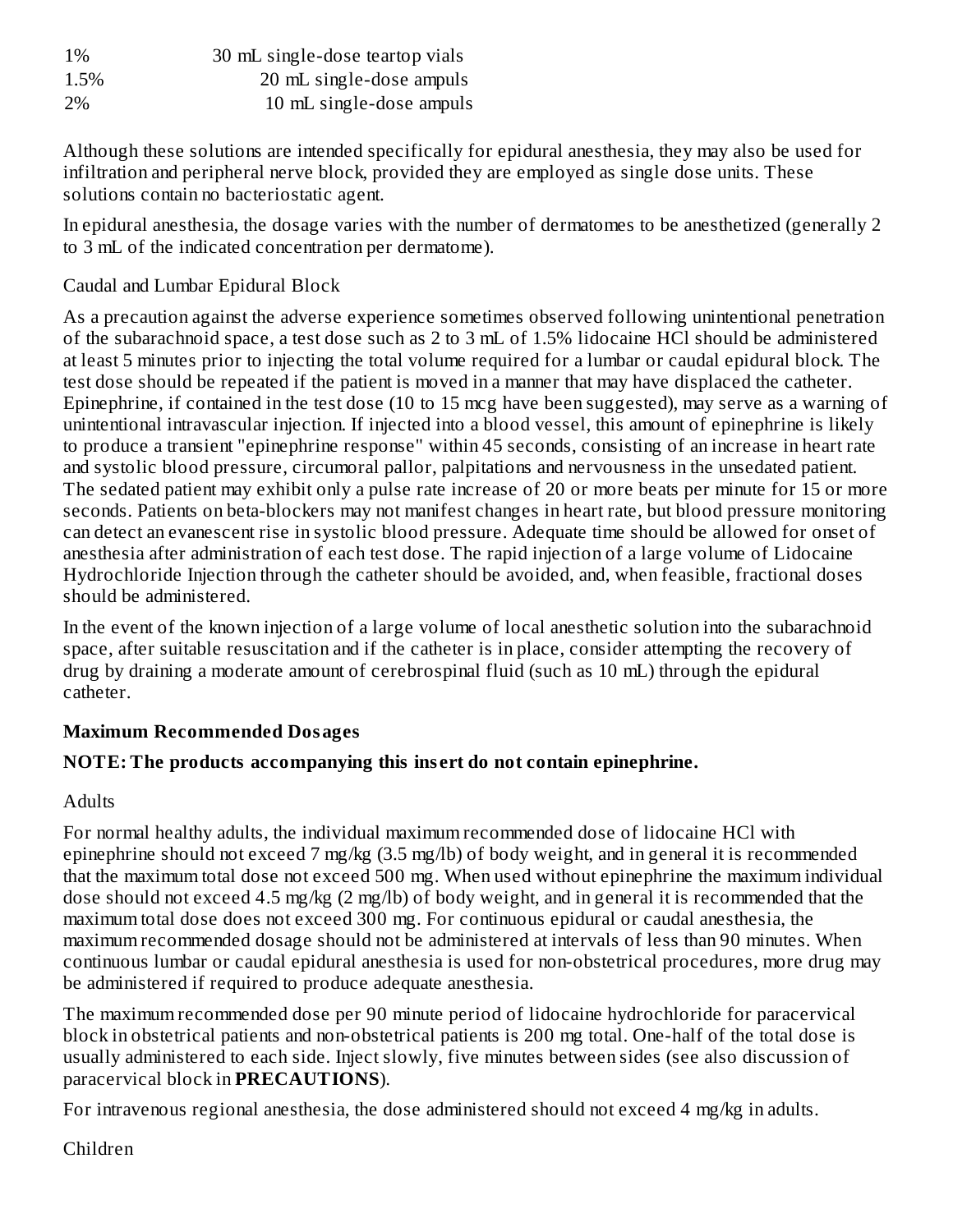It is difficult to recommend a maximum dose of any drug for children, since this varies as a function of age and weight. For children over 3 years of age who have a normal lean body mass and normal body development, the maximum dose is determined by the child's age and weight. For example, in a child of 5 years weighing 50 lbs the dose of lidocaine HCl should not exceed 75 to 100 mg (1.5 to 2 mg/lb). The use of even more dilute solutions (i.e., 0.25 to 0.5%) and total dosages not to exceed 3 mg/kg (1.4 mg/lb) are recommended for induction of intravenous regional anesthesia in children.

In order to guard against systemic toxicity, the lowest effective concentration and lowest effective dose should be used at all times. In some cases it will be necessary to dilute available concentrations with 0.9% sodium chloride injection in order to obtain the required final concentration.

**NOTE:** Parenteral drug products should be inspected visually for particulate matter and discoloration prior to administration whenever the solution and container permit. Solutions that are discolored and/or contain particulate matter should not be used.

|                                | Lidocaine Hydrochloride Injection, USP<br>(without Epinephrine) |            |                        |  |
|--------------------------------|-----------------------------------------------------------------|------------|------------------------|--|
| Procedure                      | Conc. $(\% )$                                                   | Vol. (mL)  | <b>Total Dose (mg)</b> |  |
| <b>Infiltration</b>            |                                                                 |            |                        |  |
| Percutaneous                   | 0.5 or 1                                                        | 1 to 60    | 5 to 300               |  |
| Intravenous regional           | 0.5                                                             | 10 to 60   | 50 to 300              |  |
| Peripheral Nerve Blocks, e.g.  |                                                                 |            |                        |  |
| <b>Brachial</b>                | 1.5                                                             | 15 to 20   | 225 to 300             |  |
| Dental                         | $\overline{2}$                                                  | $1$ to $5$ | 20 to 100              |  |
| Intercostal                    | $\mathbf{1}$                                                    | 3          | 30                     |  |
| Paravertebral                  | $\mathbf{1}$                                                    | 3 to 5     | 30 to 50               |  |
| Pudendal (each side)           | $\mathbf{1}$                                                    | 10         | 100                    |  |
| Paracervical                   |                                                                 |            |                        |  |
| Obstetrical analgesia (each    | $\mathbf{1}$                                                    | 10         | 100                    |  |
| side)                          |                                                                 |            |                        |  |
| Sympathetic Nerve Blocks, e.g. |                                                                 |            |                        |  |
| Cervical (stellate ganglion)   | $\mathbf{1}$                                                    | 5          | 50                     |  |
| Lumbar                         | $\mathbf{1}$                                                    | 5 to 10    | 50 to 100              |  |
| <b>Central Neural Blocks</b>   |                                                                 |            |                        |  |
| Epidural <sup>*</sup>          |                                                                 |            |                        |  |
| Thoracic                       | $\mathbf{1}$                                                    | 20 to 30   | 200 to 300             |  |
| Lumbar                         |                                                                 |            |                        |  |
| Analgesia                      | $\mathbf{1}$                                                    | 25 to 30   | 250 to 300             |  |
| Anesthesia                     | 1.5                                                             | 15 to 20   | 225 to 300             |  |
|                                | $\overline{2}$                                                  | 10 to 15   | 200 to 300             |  |
| Caudal                         |                                                                 |            |                        |  |
| Obstetrical analgesia          | $\mathbf{1}$                                                    | 20 to 30   | 200 to 300             |  |
| Surgical anesthesia            | 1.5                                                             | 15 to 20   | 225 to 300             |  |

#### **Table 1 Recommended Dosages**

\* Dose determined by number of dermatomes to be anesthetized (2 to 3 mL/dermatome).

THE ABOVE SUGGESTED CONCENTRATIONS AND VOLUMES SERVE ONLY AS A GUIDE. OTHER VOLUMES AND CONCENTRATIONS MAY BE USED PROVIDED THE TOTAL MAXIMUM RECOMMENDED DOSE IS NOT EXCEEDED.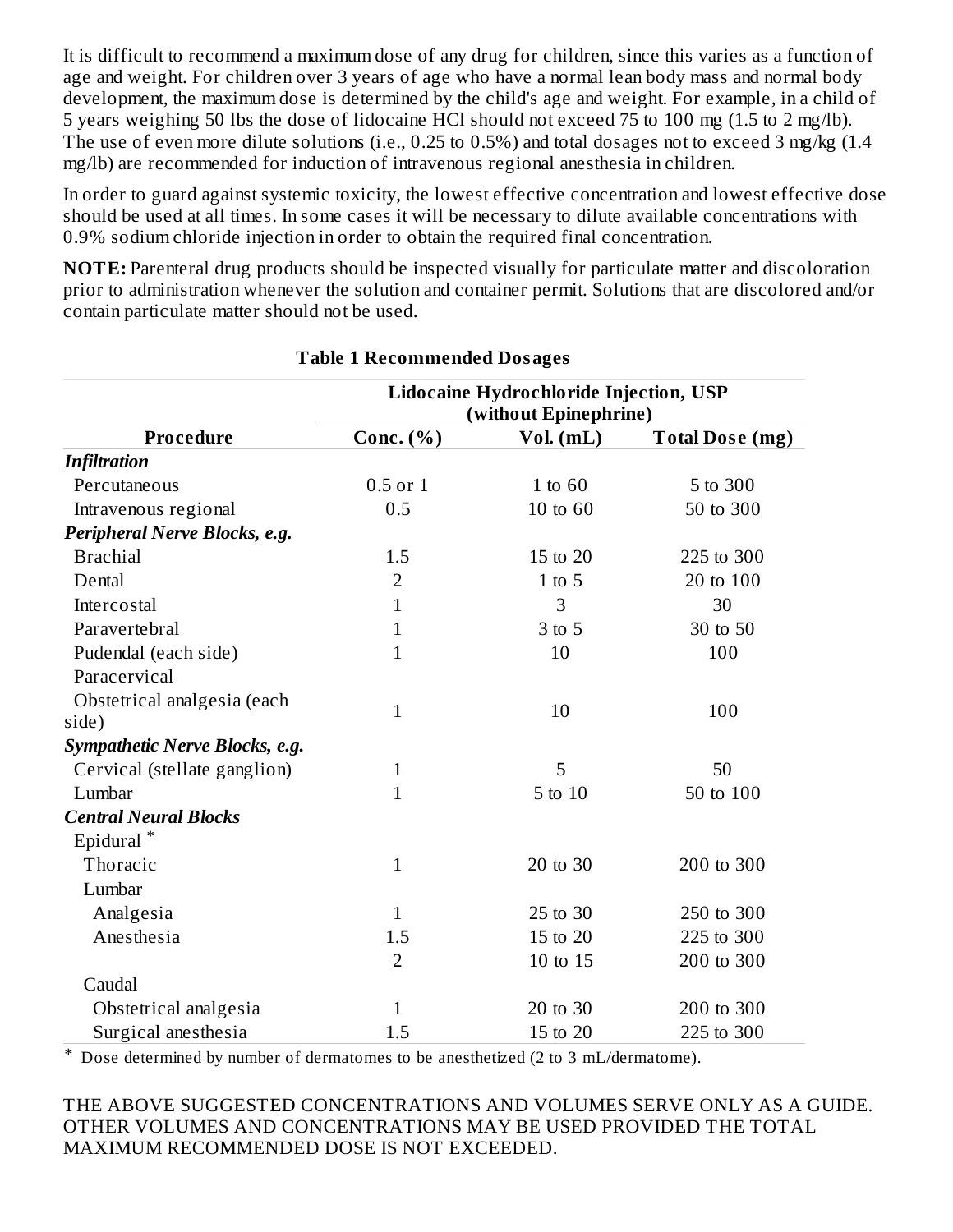Sterilization, Storage and Technical Procedures

Disinfecting agents containing heavy metals, which cause release of respective ions (mercury, zinc, copper, etc.) should not be used for skin or mucous membrane disinfection as they have been related to incidents of swelling and edema. When chemical disinfection of multi-dose vials is desired, either isopropyl alcohol (91%) or ethyl alcohol (70%) is recommended. Many commercially available brands of rubbing alcohol, as well as solutions of ethyl alcohol not of USP grade, contain denaturants which are injurious to rubber and therefore are not to be used. It is recommended that chemical disinfection be accomplished by wiping the vial stopper thoroughly with cotton or gauze that has been moistened with the recommended alcohol just prior to use.

#### **HOW SUPPLIED**

Lidocaine Hydrochloride Injection, USP is supplied as follows:

| <b>Unit of Sale</b>                           | Concentration        |
|-----------------------------------------------|----------------------|
|                                               | 0.5%                 |
| NDC 0409-4278-01                              | 250 mg/50 mL         |
| Tray of 25 Glass Teartop Vials                | $(5 \text{ mg/mL})$  |
|                                               | 1%                   |
| NDC 0409-4713-62                              | $20$ mg/2 mL         |
| Case of 800 Glass Ampuls                      | $(10 \text{ mg/mL})$ |
|                                               | 1%                   |
| NDC 0409-4713-65                              | 50 mg/5 mL           |
| Case of 800 Glass Ampuls                      | $(10 \text{ mg/mL})$ |
|                                               | 1%                   |
| NDC 0409-4279-02                              | 300 mg/30 mL         |
| Tray of 25 Glass Teartop Vials                | $(10 \text{ mg/mL})$ |
|                                               | 1.5%                 |
| NDC 0409-4776-01                              | 300 mg/20 mL         |
| Carton of 25 Glass Ampuls                     | $(15 \text{ mg/mL})$ |
|                                               | 2%                   |
| NDC 0409-4282-02                              | 200 mg/10 mL         |
| Carton of 25 Glass Ampuls                     | $(20 \text{ mg/mL})$ |
|                                               |                      |
| <b>Unit of Sale</b>                           | <b>Concentration</b> |
| NDC 0409-4713-02                              | 1%                   |
| Bundle of 5 clamcells containing 5 ampuls per | 50 mg/5 mL           |
| clamcell                                      | $(10 \text{ mg/mL})$ |
| NDC 0409-4713-32                              | 1%                   |
| Bundle of 5 cartons containing 10 ampuls per  | 20 mg/2 mL           |
| carton                                        | $(10 \text{ mg/mL})$ |
| NDC 0409-4282-01                              | 2%                   |
| Bundle of 5 clamcells containing 5 ampuls per | 40 mg/2 mL           |
| clamcell                                      | (20mg/mL)            |
| <b>Unit of Sale</b>                           | Concentration        |
|                                               | 0.5%                 |
| NDC 0409-4275-01                              | 250 mg/50 mL         |

Tray of 25 Plastic Fliptop Vials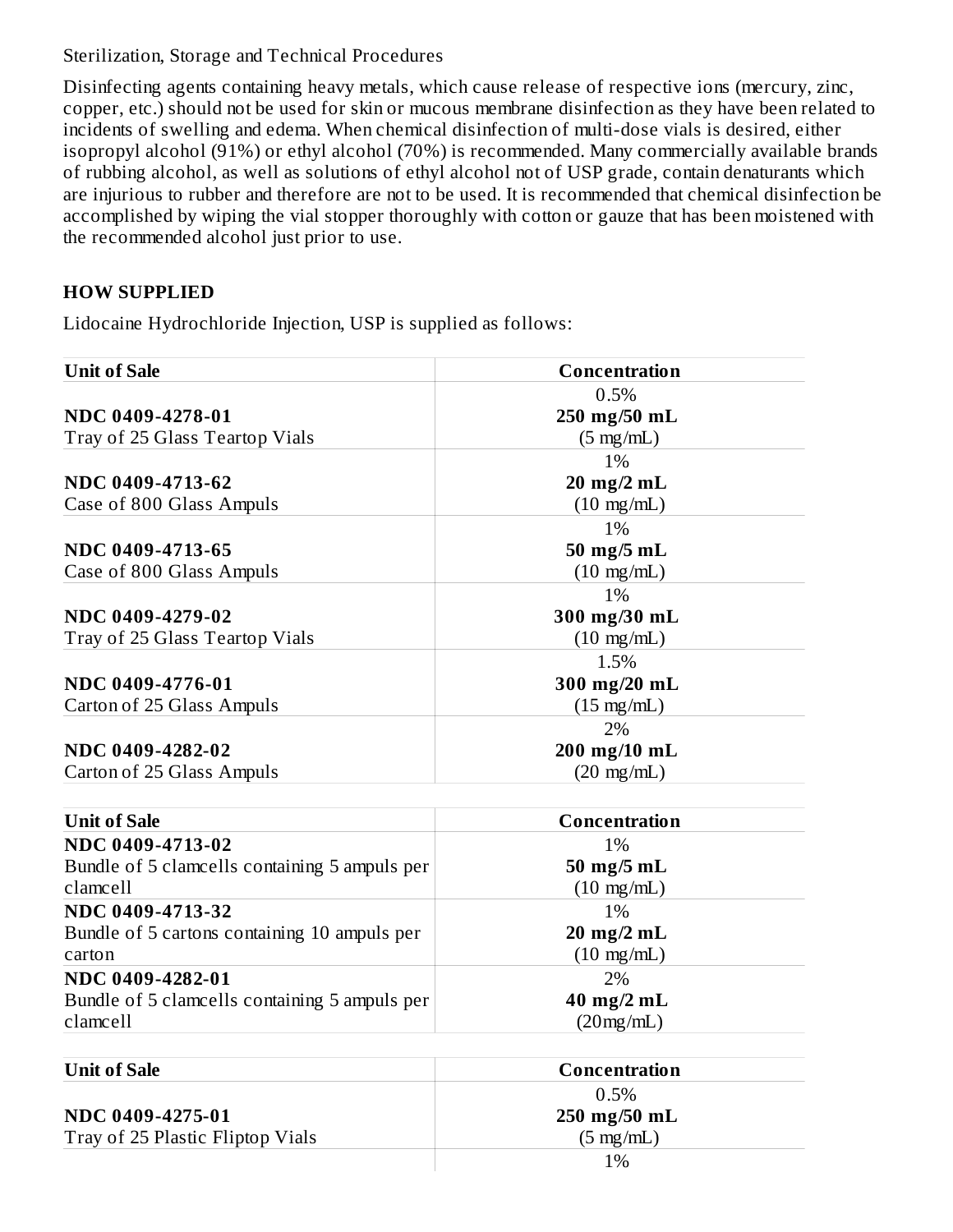| NDC 0409-4276-01                 | $200$ mg/20 mL       |
|----------------------------------|----------------------|
| Tray of 25 Plastic Fliptop Vials | $(10 \text{ mg/mL})$ |
|                                  | $1\%$                |
| NDC 0409-4276-02                 | 500 mg/50 mL         |
| Tray of 25 Plastic Fliptop Vials | $(10 \text{ mg/mL})$ |
|                                  | 2%                   |
| NDC 0409-4277-01                 | $400$ mg/20 mL       |
| Tray of 25 Plastic Fliptop Vials | $(20 \text{ mg/mL})$ |
|                                  | 2%                   |
| NDC 0409-4277-02                 | $1000$ mg/50 mL      |
| Tray of 25 Plastic Fliptop Vials | $(20 \text{ mg/mL})$ |

Single-dose products are preservative-free.

Store at 20 to 25°C (68 to 77°F). [see USP Controlled Room Temperature.]

Lidocaine Hydrochloride Injection, USP solutions packaged in ampuls and glass teartop vials may be autoclaved one time only. Autoclave at 15 pounds pressure, 121°C (250°F) for 15 minutes. **DO NOT AUTOCLAVE PRODUCT IN PLASTIC VIALS.**

Distributed by Hospira, Inc., Lake Forest, IL 60045 USA LAB-1118-4.0 02/2019

**PRINCIPAL DISPLAY PANEL - OUTER PACKAGE**

NDC 71872-7125-1

1 - 20 mL Multiple-dose Fliptop Vial

**2%**

**Lidocaine HCl**

Injection, USP

#### **400 mg/20 mL**

(20 mg/mL)

Rx only

**FOR INFILTRATION AND NERVE BLOCK.**

**Not for epidural and caudal us e.**

**Contains pres ervative.**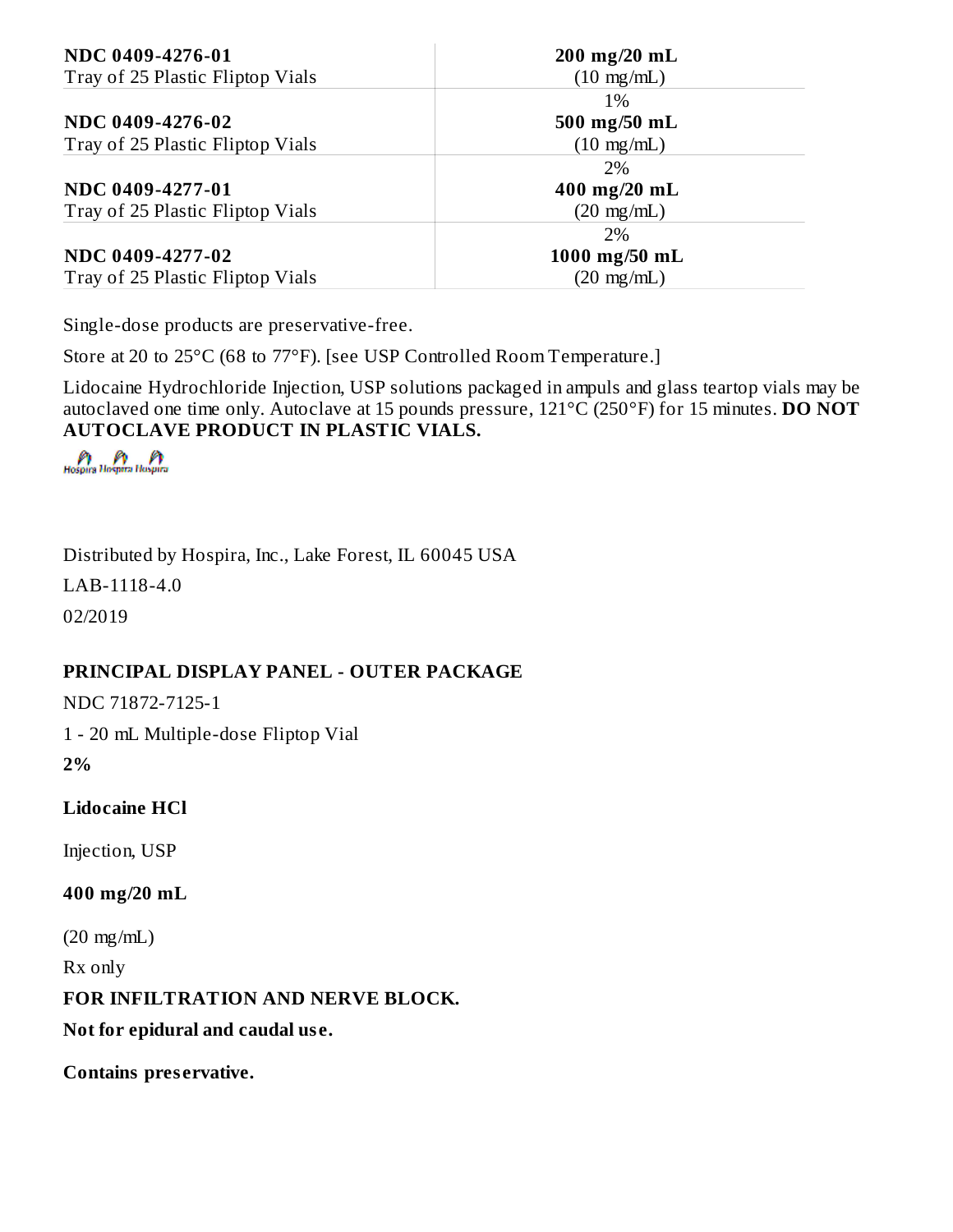

### **LIDOCAINE HYDROCHLORIDE**

lidocaine hydrochloride injection, solution

| <b>Product Information</b>     |                          |  |                                                         |  |  |
|--------------------------------|--------------------------|--|---------------------------------------------------------|--|--|
| <b>Product Type</b>            | HUMAN PRESCRIPTION DRUG  |  | <b>Item Code (Source)</b> NDC:71872-7125(NDC:0409-4277) |  |  |
| <b>Route of Administration</b> | INFILTRATION, PERINEURAL |  |                                                         |  |  |

| <b>Active Ingredient/Active Moiety</b>                                           |                                             |                      |  |  |
|----------------------------------------------------------------------------------|---------------------------------------------|----------------------|--|--|
| Ingredient Name                                                                  | <b>Basis of Strength</b>                    | Strength             |  |  |
| LIDO CAINE HYDRO CHLO RIDE (UNII: V13007Z41A) (LIDO CAINE -<br>UNII:98 PI200987) | LIDOCAINE HYDROCHLORIDE<br><b>ANHYDROUS</b> | $20$ mg<br>in $1$ mL |  |  |

| <b>Inactive Ingredients</b>                  |                                  |  |  |  |
|----------------------------------------------|----------------------------------|--|--|--|
| <b>Ingredient Name</b>                       | Strength                         |  |  |  |
| <b>SODIUM CHLORIDE</b> (UNII: 451W47IQ8X)    | $6$ mg in $1$ mL                 |  |  |  |
| WATER (UNII: 059 QF0 KO0 R)                  |                                  |  |  |  |
| SO DIUM HYDRO XIDE (UNII: 55X04QC32I)        |                                  |  |  |  |
| <b>HYDRO CHLORIC ACID (UNII: QTT17582CB)</b> |                                  |  |  |  |
| <b>METHYLPARABEN</b> (UNII: A2I8 C7H19T)     | $1 \text{ mg}$ in $1 \text{ mL}$ |  |  |  |
|                                              |                                  |  |  |  |
|                                              |                                  |  |  |  |

**Packaging**